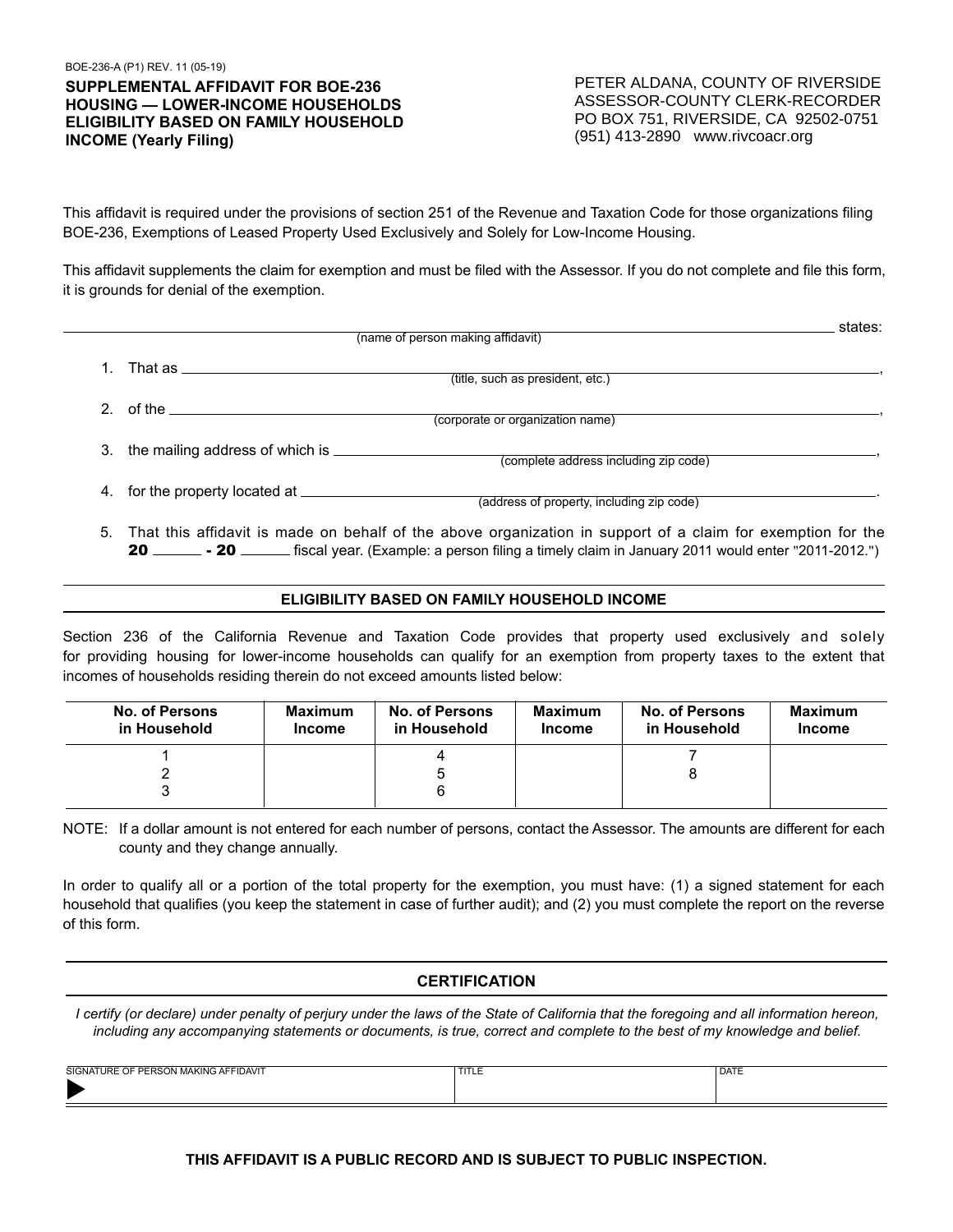# **A. LIST OF QUALIFIED HOUSEHOLDS**

| <b>UNIT NUMBER</b><br>(use two lines if there are<br>two households in a unit)                                                              | <b>NUMBER OF PERSONS IN HOUSEHOLD</b><br>(may be more than one<br>household in unit) | <b>MAXIMUM INCOME FOR</b><br><b>HOUSEHOLD DOES NOT</b><br><b>EXCEED</b> |
|---------------------------------------------------------------------------------------------------------------------------------------------|--------------------------------------------------------------------------------------|-------------------------------------------------------------------------|
|                                                                                                                                             |                                                                                      |                                                                         |
|                                                                                                                                             |                                                                                      |                                                                         |
| $\begin{tabular}{c} 3. \end{tabular}$                                                                                                       |                                                                                      |                                                                         |
|                                                                                                                                             | the control of the control of the control of the control of the control of           | the control of the control of the control of the                        |
| $\begin{tabular}{c} 5. & \begin{tabular}{@{}c@{}} \textbf{---} & \textbf{---} & \textbf{---} & \textbf{---} \\ \end{tabular} \end{tabular}$ |                                                                                      |                                                                         |
| $6.$                                                                                                                                        |                                                                                      |                                                                         |
| $7.$ $\overline{\phantom{a}}$                                                                                                               |                                                                                      |                                                                         |
|                                                                                                                                             |                                                                                      |                                                                         |
| $9. \underline{\hspace{2cm}}$                                                                                                               |                                                                                      |                                                                         |
|                                                                                                                                             |                                                                                      |                                                                         |
| 11.                                                                                                                                         |                                                                                      |                                                                         |
| $12. \_$                                                                                                                                    |                                                                                      |                                                                         |
|                                                                                                                                             |                                                                                      |                                                                         |
|                                                                                                                                             |                                                                                      |                                                                         |
|                                                                                                                                             |                                                                                      |                                                                         |
| $\begin{tabular}{c} 16. \end{tabular}$                                                                                                      |                                                                                      |                                                                         |
| $17. \_$                                                                                                                                    |                                                                                      |                                                                         |
|                                                                                                                                             |                                                                                      |                                                                         |
|                                                                                                                                             |                                                                                      |                                                                         |
|                                                                                                                                             |                                                                                      |                                                                         |

| <b>EXAMPLE</b> | <b>ACTUAL</b>                                                                                                                                                                                 |
|----------------|-----------------------------------------------------------------------------------------------------------------------------------------------------------------------------------------------|
| 80             |                                                                                                                                                                                               |
| 100            |                                                                                                                                                                                               |
| 80% (80/100)   |                                                                                                                                                                                               |
|                | NOTE: The exemption percentage is the number of "units serving lower-income households<br>divided by the total number of residential units. This percentage is applied to the entire property |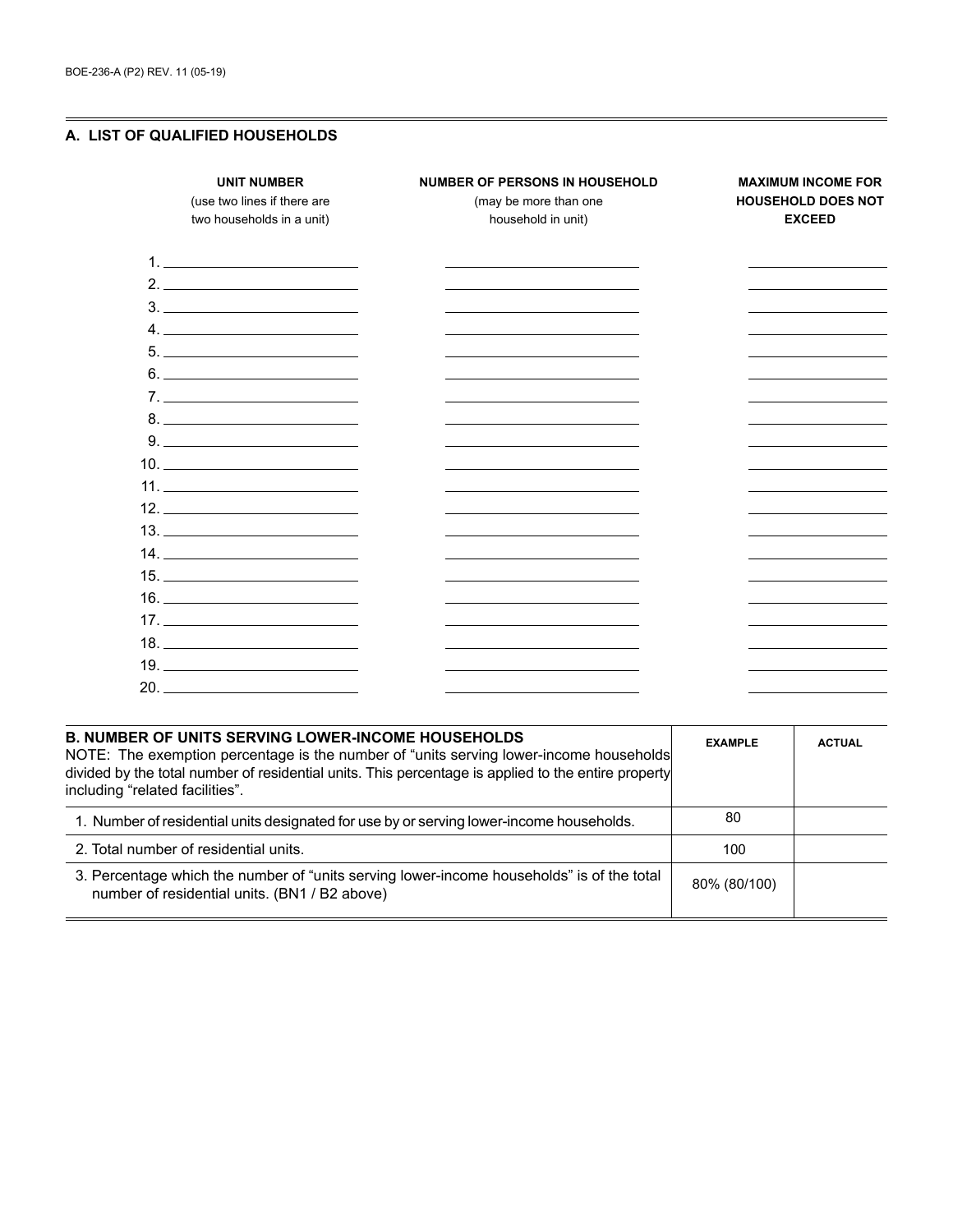# **INSTRUCTIONS FOR COMPLETION OF SUPPLEMENTAL AFFIDAVIT FOR BOE-236**

Housing — Lower-Income Households Eligibility Based on Family Household Income

The claimant (organization) must follow the instructions listed below. The claimant should provide each household living on the property with a copy of the attached form titled Lower-Income Households — Statement of Family Household Income. The organization's property will not be allowed the exemption unless the proper information in a completed affidavit, in duplicate, is provided to the Assessor.

## **FISCAL YEAR**

The fiscal year for which an exemption is sought must be entered correctly. The proper fiscal year follows the lien date (12:01 a.m., January 1) as of which the taxable or exempt status of the property is determined. For example, a person filing a timely claim in February 2011 would enter "2011-2012" on line four of the claim; a "2010-2011" entry on a claim filed in February 2011 would signify that a late claim was being filed for the preceding fiscal year.

## **A. LIST OF QUALIFIED HOUSEHOLDS**

The claimant must list on the affidavit the following information for **only** those lower-income households that **qualify:**

- (1) Home address, apartment number, room number, etc. Use two lines if there are two households at the same location, etc.
- (2) The number of persons claimed to be in the household (one household for each line item).
- (3) The maximum income limit reported by each household (this figure should agree with the income limit based upon the number of persons in the household that as printed on the affidavit).
- NOTE: No **by line item** reporting is necessary for vacant room (areas), households that did not report, households that may not be lower-income, or for households whose incomes exceed the applicable income limits.

## **B. NUMBER OF UNITS SERVING LOWER-INCOME HOUSEHOLDS**

The claimant must complete this section of the affidavit for all households, eligible and ineligible, by entering:

|     |                                                                                                                                      | <b>Example</b> |
|-----|--------------------------------------------------------------------------------------------------------------------------------------|----------------|
| (1) | The total number of households                                                                                                       | 80             |
| (2) | The total number of residential units                                                                                                | 100            |
| (3) | The exemption calculation percentage is computed by<br>dividing the lower-income units $B(1)$ by the total number<br>of units $B(2)$ | 80% (80/100)   |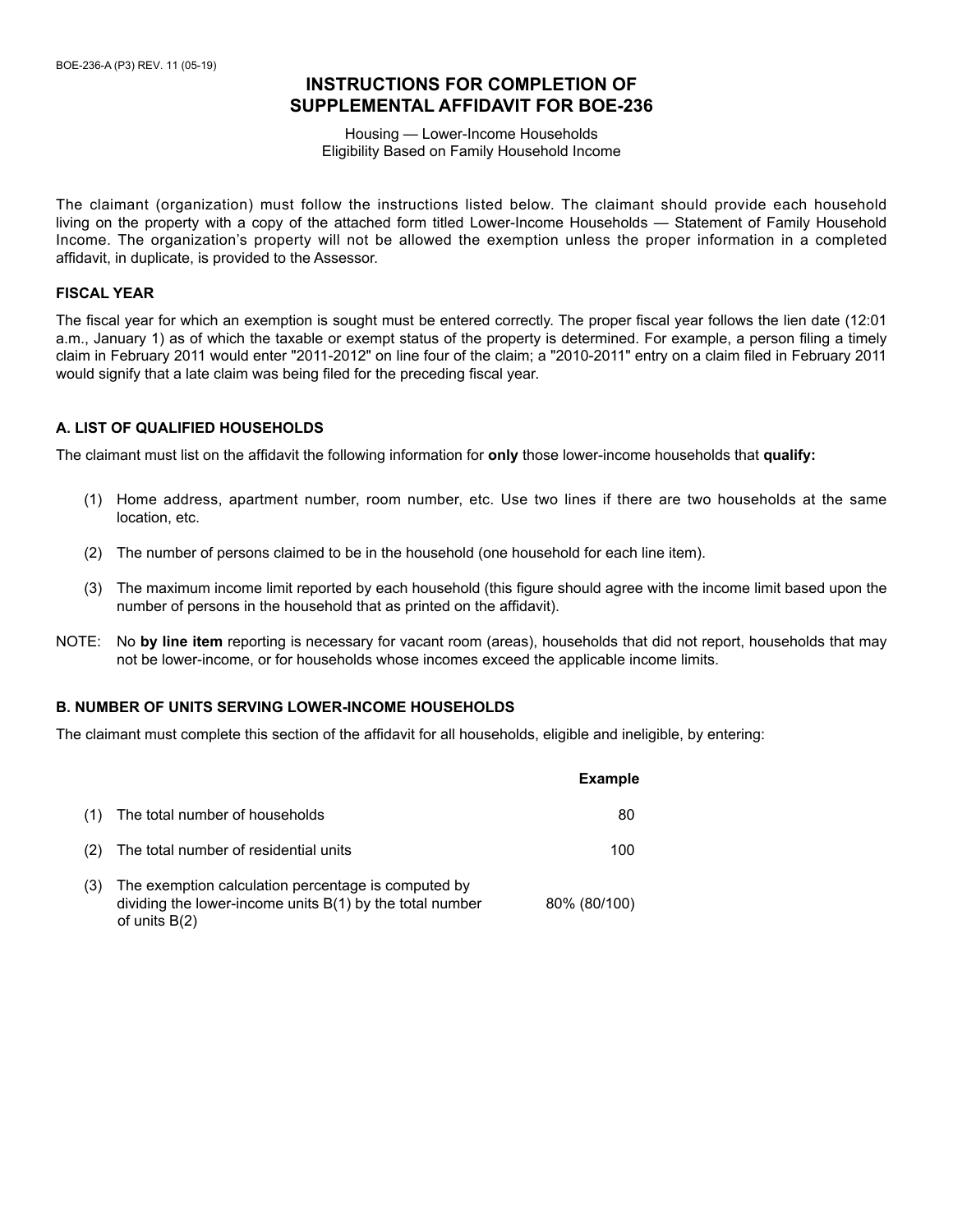(Suggested Family Household Income Reporting Form for  $\sqrt{ }$ 

# **LOWER-INCOME HOUSEHOLDS STATEMENT OF HOUSEHOLD INCOME**

Promptly sign and file this statement by \_\_\_\_\_\_\_\_\_\_\_\_\_\_\_\_\_\_\_\_ with an officer or the manager of the organization on whose property you reside.

| Name(s) of Occupants: |  |
|-----------------------|--|
|                       |  |
|                       |  |
|                       |  |
|                       |  |
|                       |  |
|                       |  |
|                       |  |
| Address or Unit No.:  |  |
| (No P.O. Box Nos.)    |  |

Complete the statement and return it to the manager of the organization that provides the housing.

- 1. Number of persons in family household *(see instructions).*
- 2. I certify (or declare) under penalty of perjury under the laws of the State of California that the family household income for the prior calendar year did not exceed \$ . *(Enter the amount of the income limit, shown below, for the number of persons in family household.)*

| <b>NUMBER OF PERSONS</b><br>IN FAMILY HOUSEHOLD | <b>INCOME LIMIT</b> |
|-------------------------------------------------|---------------------|
| 1                                               | \$                  |
| 2                                               | \$                  |
| 3                                               | \$                  |
| 4                                               | \$                  |
| 5                                               | \$                  |
| 6                                               | \$                  |
|                                                 | \$                  |
| я                                               |                     |

| SIGNATURE | $-1$<br>-<br>. | <b>DATE</b><br>⊷ |
|-----------|----------------|------------------|
|           |                |                  |